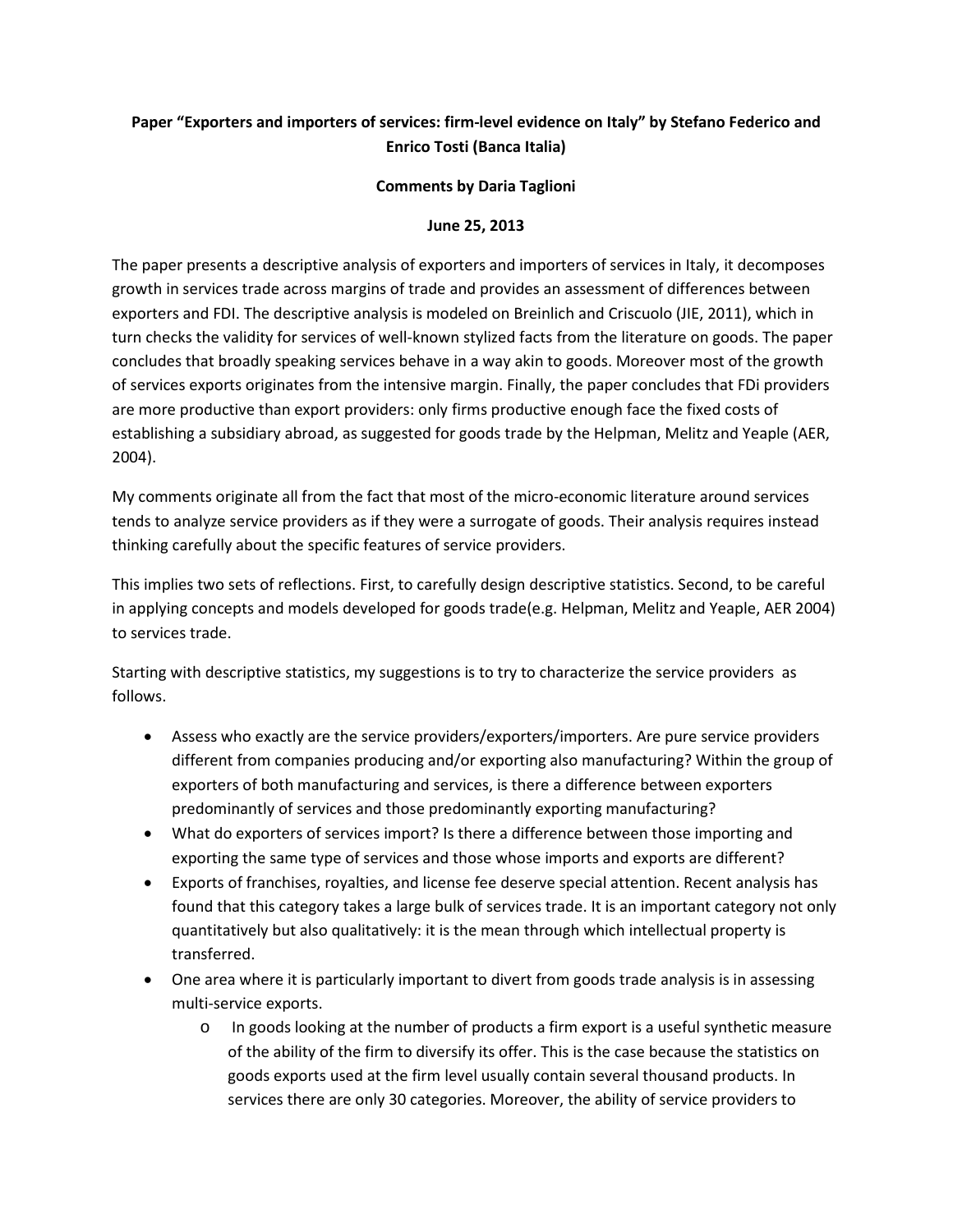diversify is much more dependent on the specialization of the firm: there are four different categories of insurance services, while there is only one for legal or architectural services. This suggests that the probability that insurance companies export in more than one service category is much higher than in legal or architectural services.

o For services, given the relatively small number of categories, it would be possible to do an interesting exercise of mapping, a bit following the concept of "trees and monkeys", popularized by Rodrick and Hausmann. Namely, one could map which service categories are most commonly associated with each other, e.g. what other services do exporters of legal services also export?

On applying concepts and models developed for the goods sector, there are two sets of issues on which I would be more careful in this paper.

- First, productivity differences across firms may be driven by (or closely associated to) sector specialization. This is much less the case in goods. Sector-specific features are likely to be more important in driving productivity differences across firms. One reason for this is the way productivity is measured in services: labor productivity instead of TFP. This means that characteristics such as the level of IT innovation dominant in one sector drive productivity. As a consequence it is likely that firms from a sector in which this innovation tends to be high (such as banking or insurance) tend to rank high on productivity rankings.
- Second, models such as Helpman et al. (2004) are not necessarily well adapted to assess the services sector. This model suggests that the most productive firms opt for FDI over exports. This is due the fact that they can afford high fixed costs but lower their variable costs. However for services, can we really say that FDI (mode 3) is the mode chosen preferably by the most productive firms? Two sets of issues make this statement problematic:
	- o Like earlier, sector-specific features are likely to drive partly results: can one say that a R&D powerhouse such as MIT – that sells R&D services worldwide – is less productive than an international chain of hairdresser services.
	- $\circ$  Second, can we really say that Mode 3 is a substitute and not a complement to modes 1,2 and 4? Take for example a company such as Vodafone. This is a highly successful company with local presence (FDI) in most countries in which it is present. It is also a company with highly sophisticated organizational strategies. It is therefore very likely that it uses a combination of FDI and exports for different product lines and services. For example, while it maintains a commercial presence in countries, it is also likely to sell some services from abroad locations. After-sale services are likely to take place, for example, both through FDI (in the shop) and imported from abroad (online service). One could think of similar cases for a place like Ryanair.

A final remark is about the specification of the econometric exercise on exports vs. FDI. If fixed costs are the main reason for firms opting for one or the other, the dependent variable cannot be one where the separation is between majority exports vs. majority FDI. Majority exports still implies some level of FDIs. If this is the case, it means that the firm has already faced the fixed costs to establish commercial